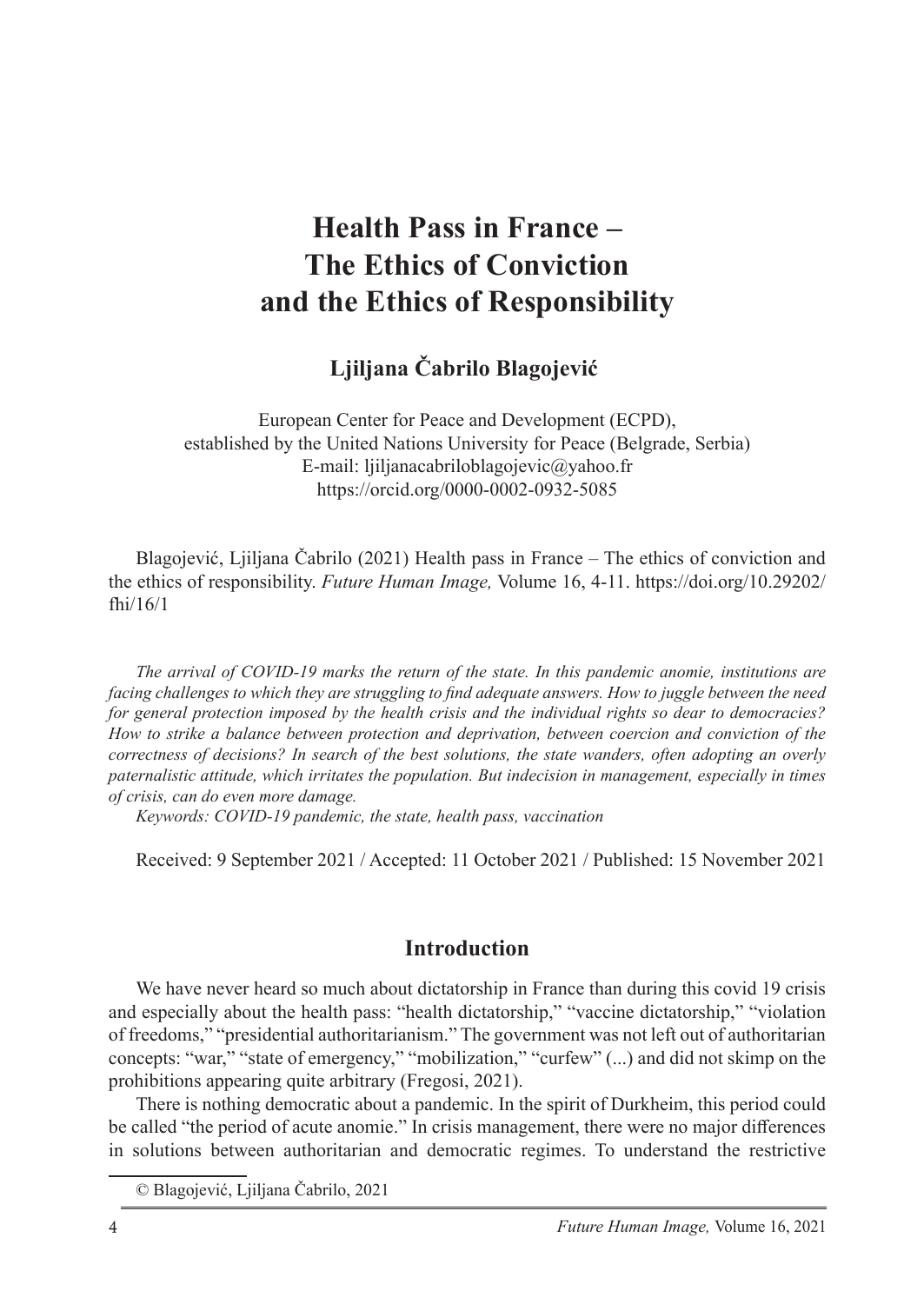government measures supposed to fight the COVID-19 pandemic, we can turn to Max Weber and his two ethics: the ethics of conviction and the ethics of responsibility. On the one hand, the ethics of conviction is based on the Kantian principle of duty: one must act according to higher principles in which one believes.

Responsibility ethics means acting based on concrete effects that can reasonably be expected. Absolute moral systems are concerned with premises, while political ethics are concerned with consequences. One who is driven by the ethics of conviction will put his principles before results, and as Weber says, he will attribute his failure to other men, to society, or to God. Whoever acts according to the ethics of responsibility will take the world and people as they are and hold themselves accountable for the results of their actions, whatever constraints they encounter (Weber, 1959). The politician is responsible for the results, whatever the strength of those who can compromise them: the politician's ethics is that of danger and risk, of the awareness of the possibility of error.

## **Health pass in France**

Health pass came into effect on June 9 in France for events that brought together more than 1,000 people. However, faced with the increase in COVID-19 cases due to the spread of the Delta variant and vaccination that was too early to contain it, it was made compulsory from August 9, 2021, for adults 18 years and plus, and from September 30, 2021, for 12-18 yearsolds, for anyone wishing to access many places of life, such as cafes, bars, restaurants (terraces and rooms), cultural and leisure venues, hospitals (non-urgent care), retirement homes, fairs, seminars, and trade shows, without any notion of gauge. By prefectural decision, it may be compulsory to access shopping centres of more than 20,000 sq.m in certain departments. Finally, long-distance transport (trains, coaches and planes) is also affected by the measure (Tobelem, 2021; Service, 2021).

France is far from having been the first to make this choice on the Old Continent. It is not the last either. The EU's digital Covid certificate regulation entered into force on July 1, 2021. The device is now widely used in Europe, although its terms differ significantly from state to state. All health passes are intended to be maintained on a temporary basis, while national epidemics are brought under control, even if some fear their sustainability in one form or another. It has thus happened that countries have reduced them considerably or even eliminated them (Commission, 2021).

In France, to obtain a health pass, you must meet one of these criteria (Gouvernement, 2021):

1. Vaccination, provided that people have a complete vaccination schedule and the necessary time after the final injection, either:

- 7 days after the 2nd injection for double injection vaccines (Pfizer, Moderna, AstraZeneca);
- 28 days after injection for vaccines with a single injection (Johnson & Johnson);
- 7 days after the injection of vaccines for people who have had a history of COVID (single injection).
- 2. Proof of a negative test of fewer than 72 hours.

3. The result of a positive RT-PCR or antigen test attesting to recovery from COVID-19, dating at least 11 days and less than six months.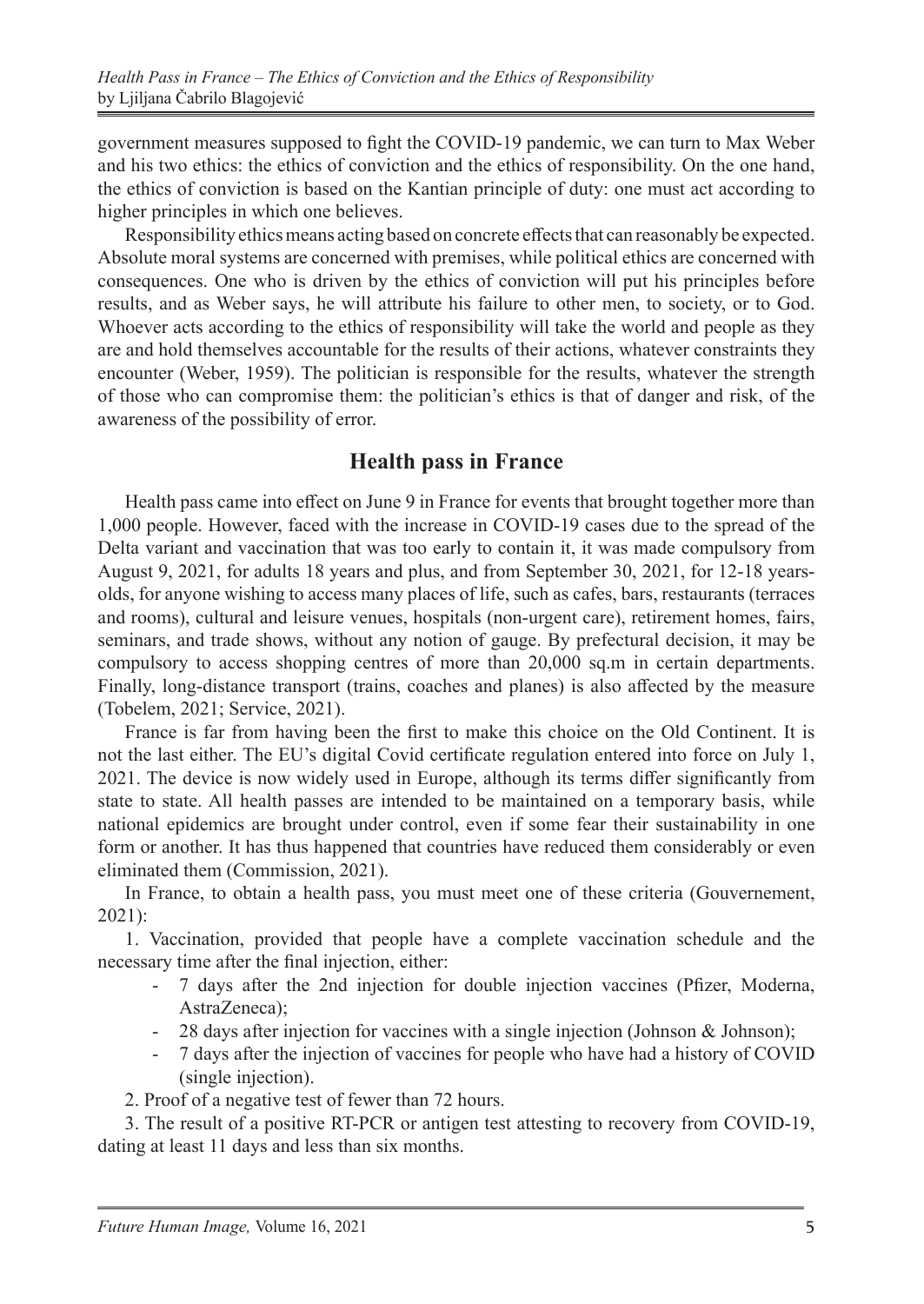The extension of the health pass and compulsory vaccination for certain professions triggered demonstrations in France, called the "anti-pass" or "anti-vax" in the media, and often compared with the movement of yellow vests which, three years ago after its appearance and two years without significant activity, does not cease to haunt the authorities and remains very present in the minds of the population.

#### **Sanitary passes versus "Yellow Vests"**

The movement against the health pass expresses "a breach of confidence, not so much on the measures that are taken, but on the way, they have been taken," declared Antoine Bristielle, director of the Observatory of the opinion of the Jean Jaurès Foundation (Bristielle, 2021). According to him, the demonstrators are far from all anti-vaccine. There are people who are anti-vaccine, but also others who demonstrate more clearly against the health pass or for freedoms or against the fact that it is something that is imposed from above by the government. Opponents of the health pass "are rather people who are relatively young, there is an overrepresentation of 25 to 34-year-olds who consider themselves to be the most affected by the health pass. Antoine Bristielle believes that we can make the link with the movement of Yellow vests because the anti-health pass movement once again reflects a feeling of the illegitimacy of institutions and the way in which decisions are taken, which had already been denounced by the yellow vests advocating the citizens' initiative referendum. Historian Sylvain Boulouque also thinks that the anti-health pass movement is quite similar to that of the Yellow vests (Desarbres, 2021). On the one hand, there is a part of the extreme left, and on the other part of the extreme right. People on the left are rather in favour of the vaccine, some would even be in favour of a compulsory vaccine, but they are opposed to the health pass and the constraint on freedoms that it produces. The second part of the demonstrators who are rather on the right are anti-vaccines: in the name of individual freedom, I do what I want.

For Jean Petaux (Collet, 2021), political scientist, the demonstrators share certain struggles: the fact of being anti-elite, anti-system. In both movements, we also observe the same lack of organization and defined structure, as well as the same use of social networks and instant messaging. The anti-pass movement is broader, bringing together mainly an urban population, while the yellow vests came from a certain peripheral France. There are people from all walks of life, executives, and even people who have been vaccinated. However, if the yellow vests enjoyed very broad support, 49% of the French population are strongly opposed to the antihealth pass movement.

Also, the government's behaviour is firmer against anti-pass than at the time of the Yellow vests because defending the legitimacy of a 90-95% vaccine coverage is easier than defending the legitimacy of a carbon tax, as was the case in 2018. The government, on the strength of polls among the French who, nearly 70%, believe that the pass is legitimate, is more able to show its muscles. The health pass requirement is difficult to refuse, even for those with social difficulties, because there are no associated costs.

According to the psycho-sociologist Pascal Marchand (Marchand, 2021), it is important not to confuse the movement of Yellow vests and the movement of anti-health passes. The yellow vest movement from protest to protest was building a representation of alternative politics and a political agenda. On the contrary, the only thing the manifests have in common concerning the anti-health-passes movement is the perception of being deprived of a certain freedom. Certainly, there is also among them, as among the Yellow vests, a rejection of institutions and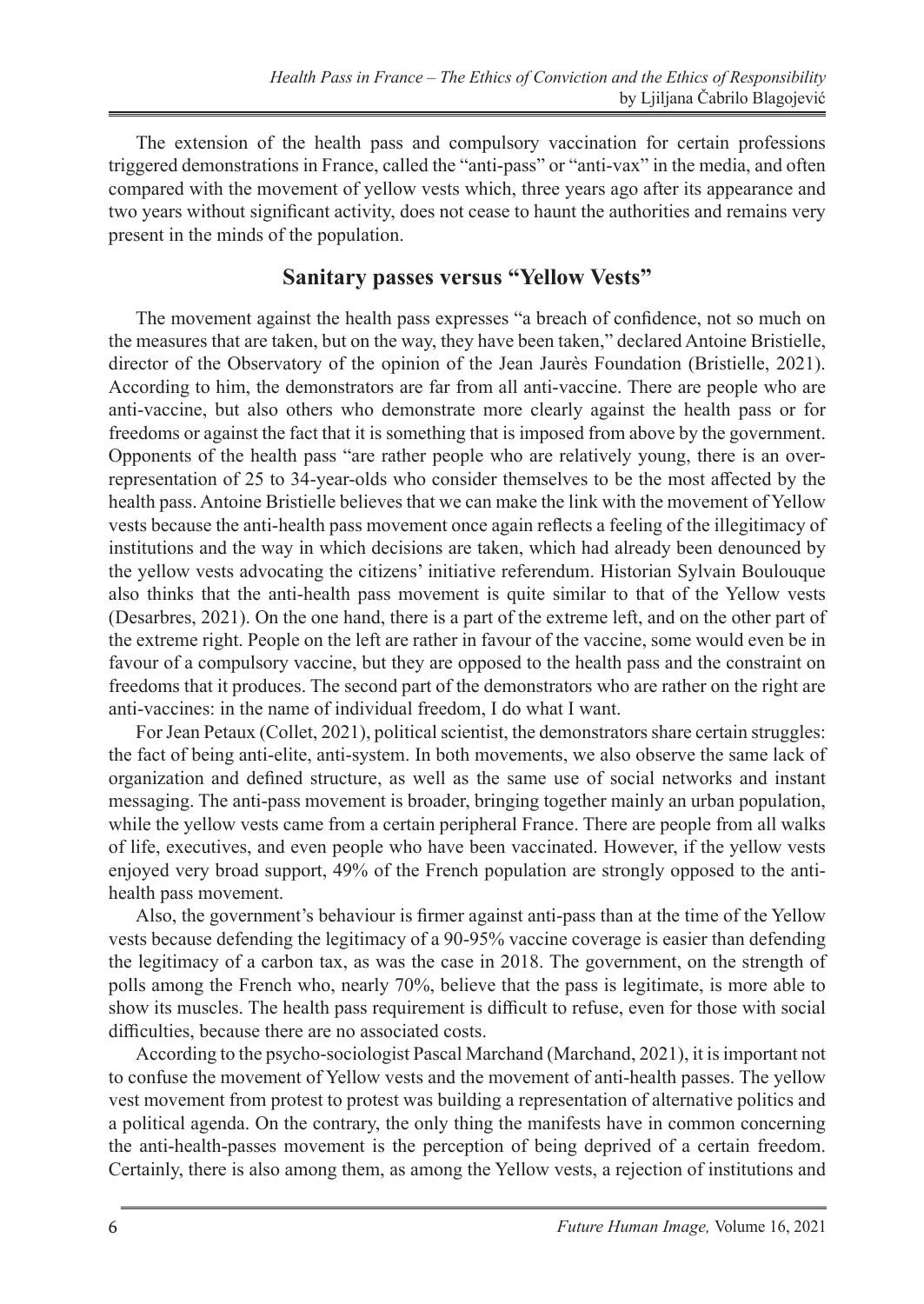the first of them is the public health institution. The recent history of the country has shown that pharmaceutical industries and others were able to diffuse products that caused toxic damage to the population. There is also hostility towards the media, seen as the prolonged hand of power. A loss of credibility of traditional media has led to recourse to alternative media – to more conspiratorial social networks.

### **Compulsory vaccination for certain professions**

From September 15, health personnel and all people working in health establishments as well as firefighters, ambulance workers, or even home helpers, gendarmes and soldiers, must have received at least one dose of vaccine. Or they will need to have a certificate of recovery if they have already contracted COVID-19 or a certificate of contraindication. After September 15, those who are not in good standing (by this date, they must have made at least one injection, then have a complete vaccination schedule by October 15) will be suspended until they become compliant, and for this time, they will no longer receive their salary (Chérau, 2021).

The issue of compulsory vaccination was particularly discussed in relation to medical personnel. There are those, rare, who have chosen to hang up the blouse. The fact that some people are resigned to giving up this profession for which they had a real vocation, often nurtured in childhood to escape vaccination, is appealing (Haroche, 2021). Professor Karine Lacombe analyzed "In care, the interest is collective. When we engage in care, we think of others. And thinking about others means making sure you are vaccinated, protected so as not to infect yourself and not to infect others either. It is an approach that is altruistic. We do not want to be vaccinated, we change jobs, we make ourselves available" (Haroche, 2021).

Behind this type of observation is the idea that these people had no place in the medical profession. Thus, a caregiver who rejects vaccination would necessarily be a bad caregiver. Dr. Gérald Kierzeck, for his part is irritated by the "stigmatization" of unvaccinated staff: these same caregivers who were applauded in the spring of 2020. We can truly speak of institutional mistreatment and harassment, leading to a vicious circle of resignations, departures, and lack of staff (Haroche, 2021). According to Frédéric Pierru (CNRS), a specialist in the medical field cited by Liberation (Favereau, 2015), the bourgeois recruitment of the medical profession leads to a social hierarchy: the well-to-do classes who give orders to the middle and popular classes. However, regarding the refusal of vaccination, the further down the scale, the greater the reluctance. There may be a message: we, the orderlies and nurses, are not under the orders of the doctors.

What about the sacrificial meaning of the vocation of a caregiver? Putting on the gown is the pragmatic choice for some caregivers that offers the greatest certainty of finding a job. Caring can be seen as a professional activity like any other, which one accepts to do, but without however giving up on one's own convictions. In any case, we can note how much the health crisis has led to a crystallization of the splits that have always existed, exacerbated by political considerations and by social networks.

## **What consequences for democracy can the introduction of the health pass have?**

The professor of medical ethics, Emmanuel Hirsch, emphasizes that, paradoxically, because in France people have the privilege of having vaccines against COVID-19, the question of individual freedom and the choice to be vaccinated or not is aroused. What about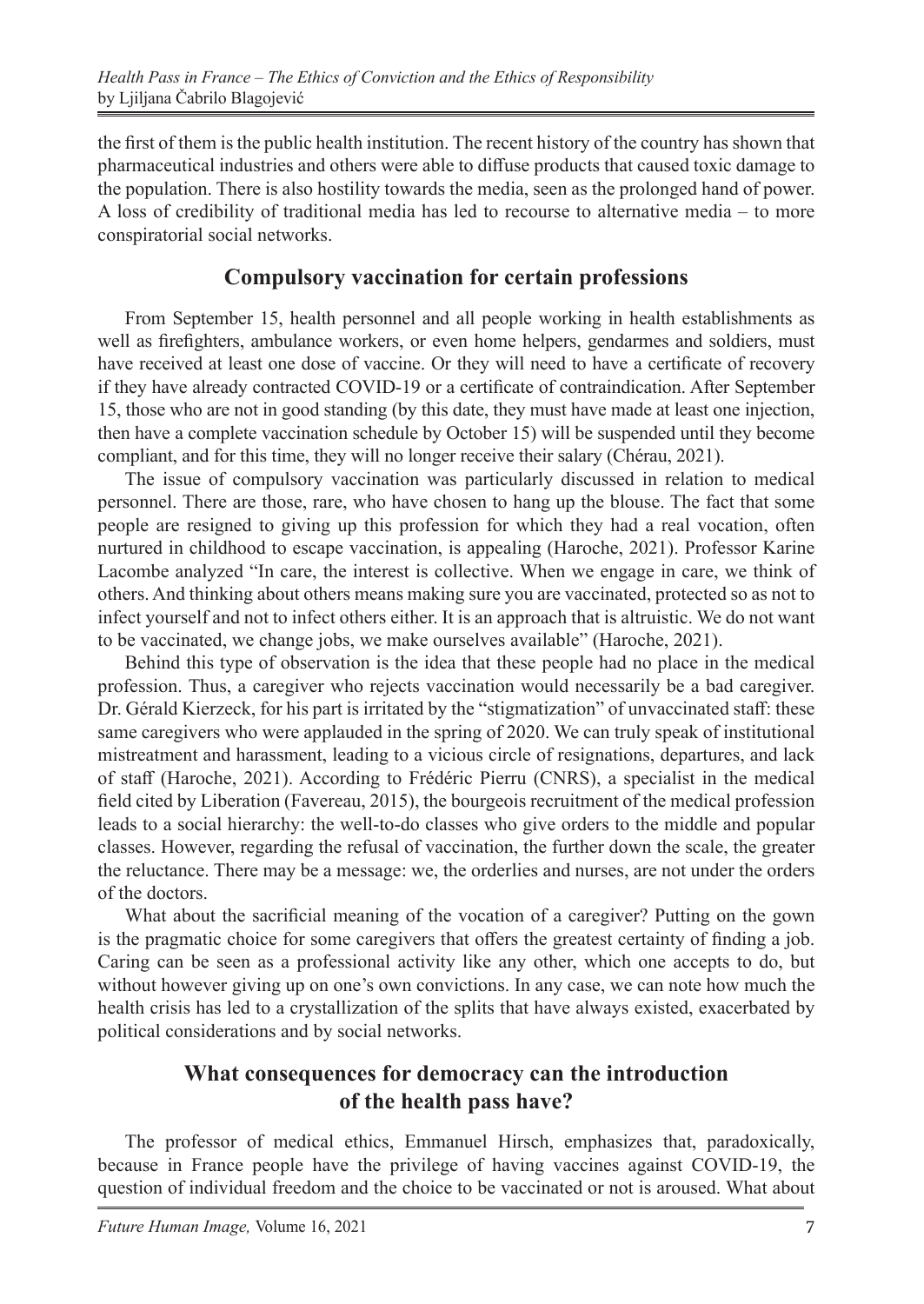fundamental freedoms if this remedy has not been offered, as is the case in low- and middleincome countries (Hirsch, 2021)?

Does the law relating to the management of the health crisis mark an inflection that is detrimental to democratic values and principles (Loi, 2021)? How do we think about our responsibilities in an emergency and in both (political and ethical) challenges?

In an opinion of July 16, the COVID-19 Scientific Council "notes that certain provisions provided for in this new law can generate limitations on individual freedoms but can also make it possible to maintain greater freedom for the wider world" (Avis, 2021). The Universal Declaration of Human Rights (art. 29-1) (La Déclaration, 1948) maintains that "the individual has duties towards the community in which only the free and full development of his personality is possible." Tested by an interdependence whose imperatives and rules we have understood, is self-determination affirmed as an act of freedom, even of resistance, a position that is democratically acceptable? Individualism comes up against the limits of its legitimation when it does not allow intervention in a pandemic phenomenon that we can only manage to control through collective action. The idea of individual freedom must be examined considering the circumstances of a pandemic.

If article 16-3 of the Civil Code invoked to oppose vaccination affirms that "the integrity of the human body can only be harmed in the event of therapeutic necessity for the person" (Code Civil, 2004). Would it not be appropriate to admit that in a pandemic individual integrity is reciprocally conditioned by the respect accorded to collective integrity? Believing that refusing vaccination preserves one's integrity should not be unfavorable to that of others. Therefore, the vaccine strategy now has an ethical and political scope beyond a health imperative.

However, according to the philosopher and writer Gaspard Koenig, not being able to move around in public space without showing your identity is serious. Morally, it is a barrier to be crossed, open a bit anyhow, without debate (Koenig, 2021).

The vaccine today in France is free and available to everyone. The choice is individual: those who want to protect themselves can do so. However, even vaccinated, we can be contagious. Authorities are touting the Covid-19 vaccination and health pass as a shield against transmission, while studies are only emerging. Koenig believes that once the vaccination is available to everyone – it is a matter of individual responsibility. According to him, the health pass creates very strong damage: the end of anonymity, as well as the transformation of civil society into controllers for the state. As not everyone is going to do it, it will produce lawless areas. There is also a kind of class contempt in it since the two camps are opposing each other without speaking to each other. Koenig even thinks that compulsory vaccination for all would be more justifiable and pose fewer problems than the health pass since it would be a universal measure that does not induce public space control. The state did what it needed to do: it allowed the entire population to be vaccinated, and from that point on, any restriction policy became illegitimate.

It's very difficult once you put in place control measures to remove them. A whole ecosystem is being created. We bequeath to future generations a world where there is no longer an anonymous public space, where we can no longer move freely, where we must constantly justify ourselves. "I don't want to live in a world of constant control," says Koenig (Koenig, 2021).

Critics of the health pass unanimously denounce an authoritarian danger. The National Commission for Informatics and Freedoms (CNIL) presents this danger as "the risk of habituation and trivialization of such devices that threaten privacy and slippage, in the future, and potentially for other considerations, towards a society where such controls would become the norm and not the exception (Délibération, 2021). The health pass is nothing new as a mode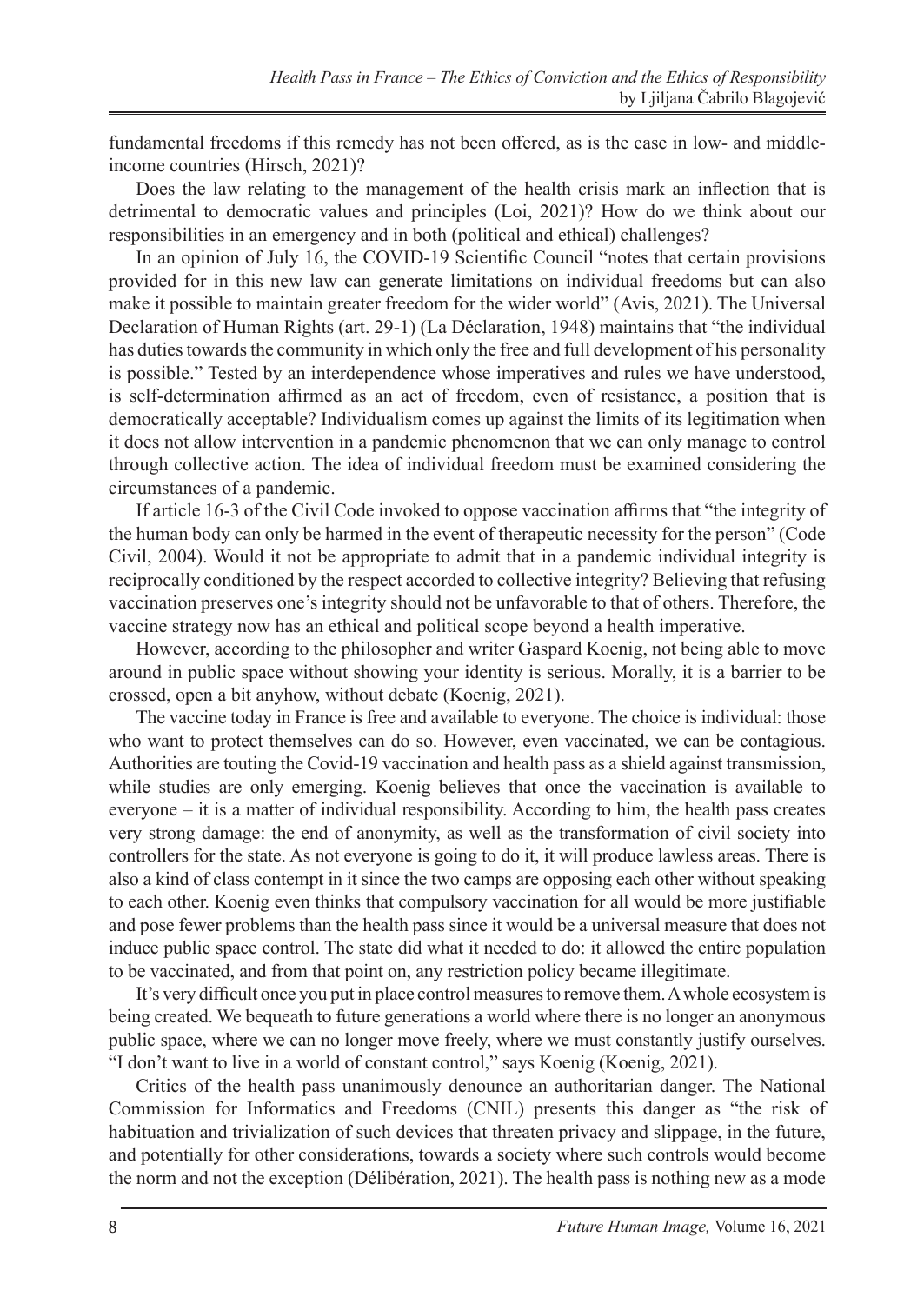of regulation. This is how the French state treats foreign people. After checking whether their situation complies with criteria set by the state, it issues them a permit: visa, residence permit, etc. Until recently, however, this type of repression had important practical limitations: titles could only be issued with a certain delay, and at a certain cost, many police officers had to be deployed to verify them, and some police officers had even to be specifically trained to verify its authenticity. These limitations undoubtedly explain in part why this type of repression has so far focused on specific cases (such as the control of foreigners) without being systematically deployed to manage any other situation that the state wishes to regulate.

New technical developments could remove these old limits and allow this form of repression to apply to the entire population for a very wide variety of places and activities. Over the past decade, most of the French population has acquired a smartphone equipped with a camera and capable of reading 2D barcodes. At the same time, the administration has largely adopted the tools of 2D barcode and cryptography to secure the documents it issues. This makes things possible today that were unthinkable even a few years ago. This allows tens of thousands of untrained and unpaid by the state (but simply equipped with a smartphone) to be entrusted with the task of controlling the entire population at the entrance to countless public places and this at an extremely low cost for the state since most of the infrastructure (telephones) has already been privately financed by those in charge of control. Now, and suddenly, the state has the material to regulate public space in almost total proportions (La quadrature, 2021).

The massive adoption of the health pass would have the effect of accustoming the population to submit to this mass control. However, paradoxically, the health pass does not appear to be a very effective regulatory tool in its current format. It seems difficult to prevent doctors from providing passes to people who shouldn't. And, "good people" can easily share them with "bad people." Of course, the police intend to carry out identity checks to combat such exchanges, but while the effectiveness of the system ultimately relies on random police checks, there was no need to deploy mass surveillance mechanisms. Meanwhile, cases of fraudulent vaccination certificates are on the increase (Dupré, 2021). The traffic in false certificates has given justice a lot of work. At the Ministry of Solidarity and Health, they advocate severity, while readily recalling Article 441-1 of the Penal Code: "Forgery and the use of forgery are punishable by three years' imprisonment and 45,000 Euros fine" (Dupré, 2021), in a spirit of paternalistic rigour.

#### **Conclusion**

The politician has, by definition, no excuse: it is the counterpart of the exercise of sovereignty. The good ruler decides without always knowing perfectly because one is perpetually confronted with the urgency of action. He should not dwell too much on his own doubts, even if it is healthy for him to have them. In the best of all possible worlds, conviction and responsibility are not mutually exclusive. But when it comes to acting in a marked world, this opposition arises when the action must be decided (Tenzer, 2007). On the other hand, the state in a democracy is obligated to prove that a measure causing risks to fundamental freedoms is necessary before it is deployed.

In France, the government imposed the health pass without demonstrating its effectiveness. It did not deploy or test alternative measures that would pose no risk to freedoms (such as benevolent, transparent, and non-paternalistic communication campaigns of vaccination) or additional ambitious measures (such as the release of funding to allow the doubling of classrooms and their ventilation, for example).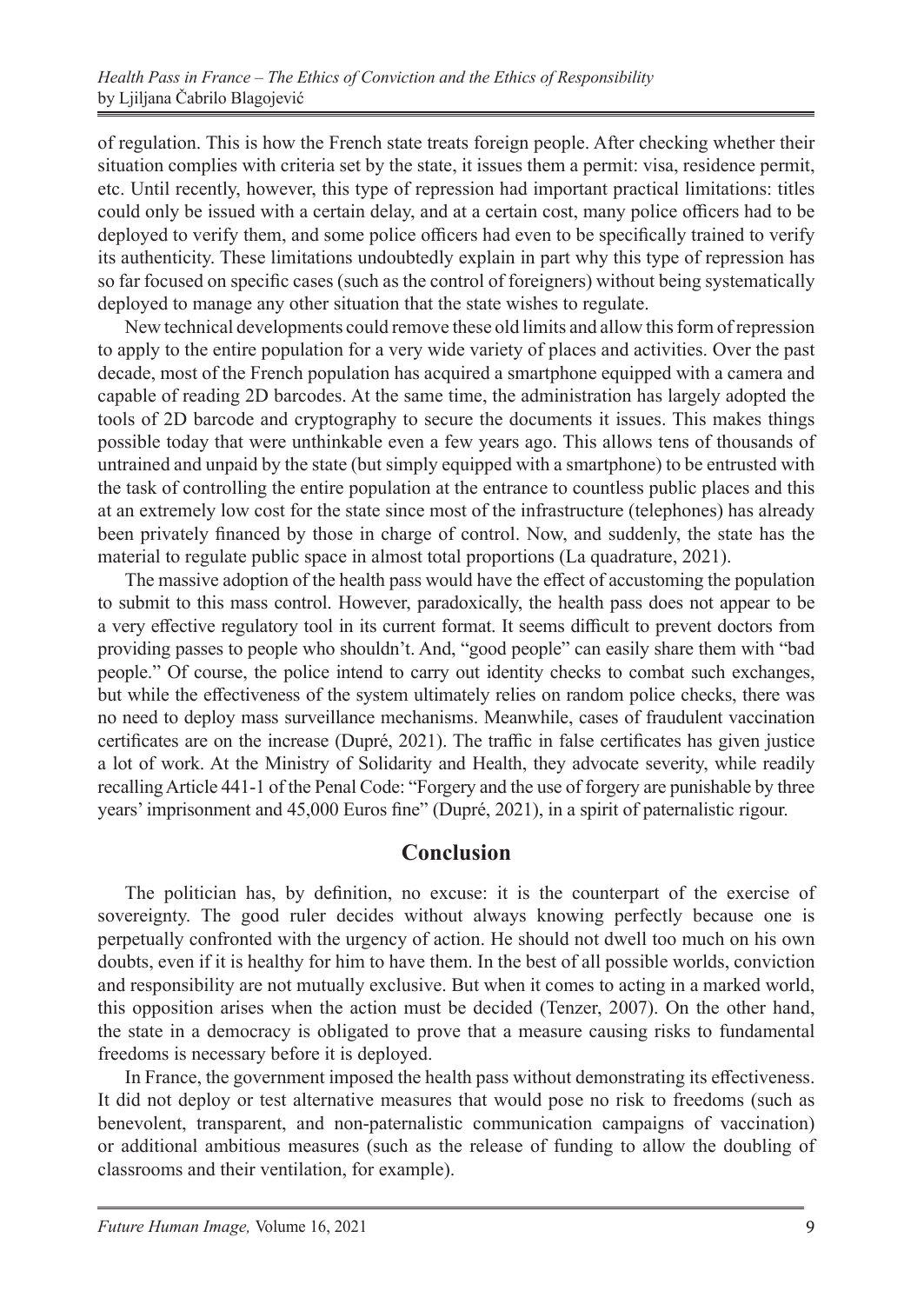The effectiveness of the pass in terms of health remains to be demonstrated. There are still many uncertainties: transmission rate even once vaccinated, the effectiveness on new variants, the validity period to remember... Despite everything, the executive can be happy: in December 2020, only 42% of French people were favorable to vaccination. At the start of October 2021, 75.2% of French people had received at least one dose of vaccine, 72.8% had received all the required doses (COVIDTracker, 2021). Another reason for government satisfaction is the acceptance of the health pass by 70% of the population (Timsit, 2021), which confirms the adherence of the French to the government's anti-COVID policy, even if it has brought essential importance restrictions.

However, the rulers and the population must remain vigilant: if today, these injunctions are only concerning the health sphere, we must fear that this kind of tool, once trivialized, could be put at the service of injunctions going well beyond this framework. And that a few more steps towards Technopolis could crush democratic freedoms for good. As Renée Fregosi said: "Spoiled children of democracy, Westerners have become lazy to defend democratic gains through constant vigilance and renewed inventiveness to adapt to new challenges" (Fregosi, 2021).

## **References**

- *Avis du Conseil scientifique COVID-19 16 juillet 2021* (2021) Available online: https://solidaritessante.gouv.fr/IMG/pdf/avis\_conseil\_scientifique\_16\_juillet\_2021.pdf
- Bristielle, A. (2021) Le mouvement contre le pass sanitaire exprime une rupture de confiance sur la façon dont les mesures sont prises. *Franceinfo*. 02.08.2021 Available online: https:// www.francetvinfo.fr/sante/maladie/coronavirus/pass-sanitaire/video-le-mouvementcontre-le-pass-sanitaire-exprime-une-rupture-de-confiance-sur-la-facon-dont-lesmesures-sont-prises-estime-le-politologue-antoine-bristielle\_4724877.html
- Chérau, T. (2021) Soignants, pompiers, militaires… Que risquent les agents publics qui refusent de se faire vacciner? *Ouest-France*. 01.09.2021. Available online: https://www.ouestfrance.fr/sante/vaccin/soignants-pompiers-militaires-que-risquent-les-agents-publicsnon-vaccines-37aafe50-042d-11ec-be5b-0c913f624818
- *Code Civil, Article 16-3* (2004) Available online: https://www.legifrance.gouv.fr/codes/article\_ lc/LEGIARTI000006419297
- Collet, M. (2021) Gilets jaunes et anti-pass sanitaire: même combat? *Ladepeche*. 01.08.2021. Available online: https://www.ladepeche.fr/2021/07/27/gilets-jaunes-et-anti-passsanitaire-meme-combat-9697465.php
- Commission Européenne (2021) *Qu'est-ce que le certificat COVID numérique de l'UE?* Available online: https://ec.europa.eu/info/live-work-travel-eu/coronavirus-response/ safe-covid-19-vaccines-europeans/eu-digital-covid-certificate\_fr
- COVIDTracker (2021) *VaccinTracker. Combien de français ont été vaccinés contre la COVID19?* 05.10.2021. Available online: https://covidtracker.fr/vaccintracker/
- *Délibération no 2021-097 du 6 août 2021 portant avis sur un projet de décret modifiant le décret no 2021-699 du 1er juin 2021 prescrivant les mesures générales nécessaires à la gestion de la sortie de crise sanitaire et le décret no 2021-901 du 6 juillet 2021 relatif au traitement automatisé de données à caractère personnel dénommé "Convertisseur de certificats" (demande d'avis no. 21013690) Texte no 93* (2021) Available online: https:// www.legifrance.gouv.fr/jorf/id/JORFTEXT000043915894